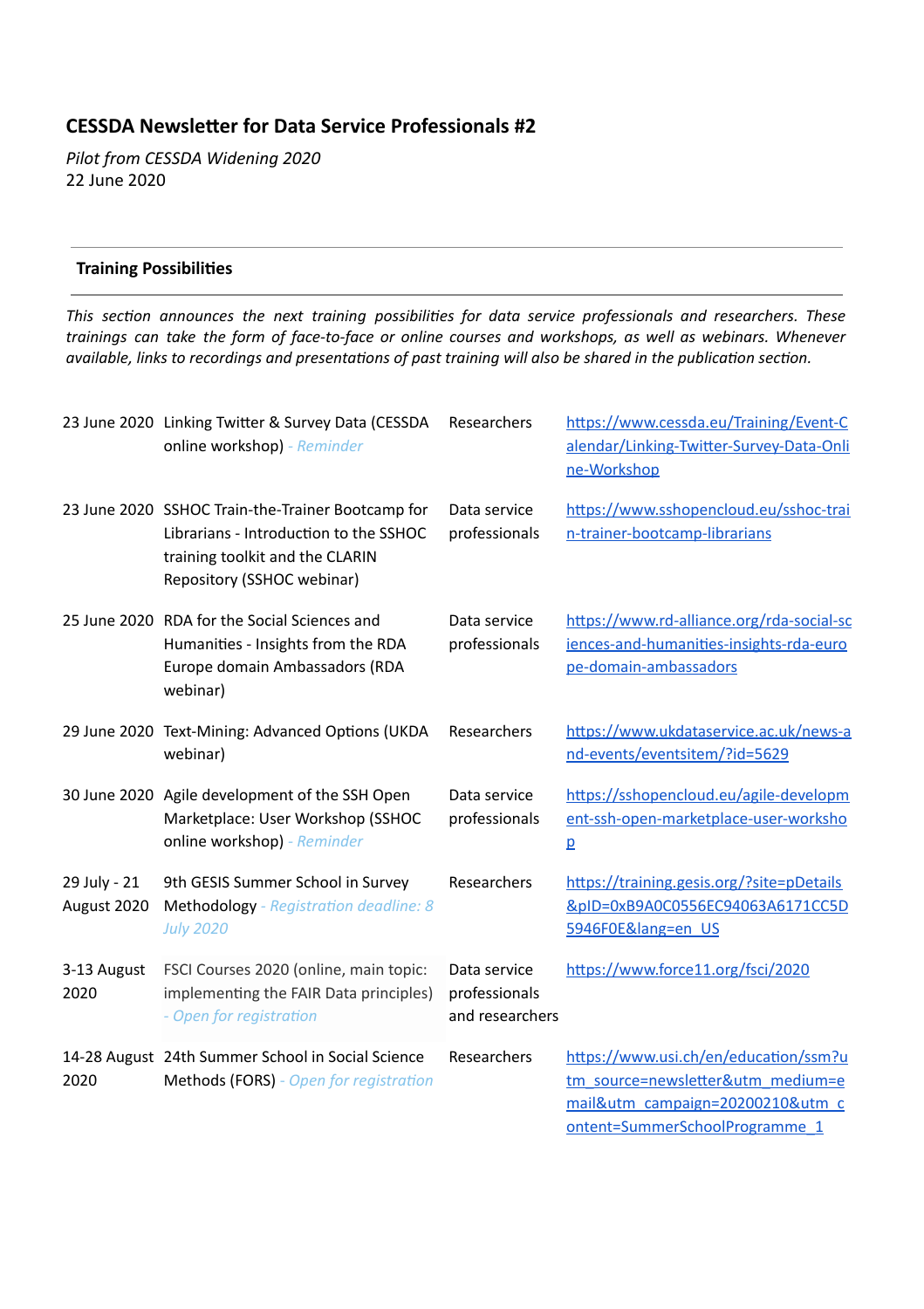#### **Conference and Events**

The announcement of next conferences and events are listed in this section. You can follow the links for more *information on the events, and deadlines to register and send abstract.* 

| 29 June - 1 July<br>2020 | International Conference on ICT enhanced Social<br>Sciences and Humanities 2020 (free and online)<br>- Reminder       | Data service<br>professionals | https://ictessh.uns.ac.rs/                   |
|--------------------------|-----------------------------------------------------------------------------------------------------------------------|-------------------------------|----------------------------------------------|
| 2020                     | 22-24 September Preservation and Archiving Special Interest Group<br>(PASIG) meeting in Madrid, Spain - Save the date | Data service<br>professionals | https://www.pasig2020m<br>emoriademadrid.es/ |
| 1-2 December<br>2020     | EDDI20: 12th Annual European DDI User<br>Conference (Paris, France) - Call for papers<br>deadline: 12 July 2020       | Data service<br>professionals | https://eddi20.sciencesc<br>onf.org/         |

### **Publications and other resources**

In this section will be listed new reports and publications, as well as different resources such as tools and past *recordings and presentaons from training and conferences. You can find other useful resources for data service* professionals and users in the CESSDA Resource [Directory](https://www.zotero.org/groups/2382601/cessda_resource_directory/library). All deliverables, reports created in CESSDA projects as well as past CESSDA training are available in the CESSDA Zenodo platform. Other publications and links to past *training are available in project-specific websites, e.g., iassist [data.org](https://iassistdata.org/), [gotriple.eu,](https://www.cessda.eu/content/download/5055/55985/file/TRIPLE_A5_LEAFLET.pdf) [sshopencloud.eu](https://sshopencloud.eu/).*

| Archiving Social Media Data – Challenges and<br>Proposed Solutions (CESSDA webinar 4 June 2020)                                                                               | Data service<br>professionals | http://doi.org/10.5281/zenodo.387596<br>$\overline{3}$                                                                                                                                                                            |
|-------------------------------------------------------------------------------------------------------------------------------------------------------------------------------|-------------------------------|-----------------------------------------------------------------------------------------------------------------------------------------------------------------------------------------------------------------------------------|
| Facts and Figures for open research data:<br>number of repositories, funders' and journal's<br>policies, researchers' attitudes towards data sharing<br>(European Commission) | Data service<br>professionals | https://ec.europa.eu/info/research-and<br><u>-innovation/strategy/goals-research-an</u><br>d-innovation-policy/open-science/open<br>-science-monitor/facts-and-figures-ope<br>n-research-data en#additional-indicato<br><u>rs</u> |
| FAIR Data Maturity Model Specification and<br>Guidelines 2020 (RDA)                                                                                                           | Data service<br>professionals | https://www.rd-alliance.org/system/file<br>s/FAIR%20Data%20Maturity%20Model<br>820specification%20and%20guideline<br>s v1.00.pdf                                                                                                  |
| CESSDA has launched a Survey on CESSDA Data<br>Management Expert Guide                                                                                                        | DSP and<br>researchers        | https://twitter.com/CESSDA Data/statu<br>s/1273592944340205568                                                                                                                                                                    |
| ELSST New Release - blog post                                                                                                                                                 | DSP and<br>researchers        | https://elsst.wordpress.com/2020/06/1<br>7/elsst-thesaurus-news/                                                                                                                                                                  |